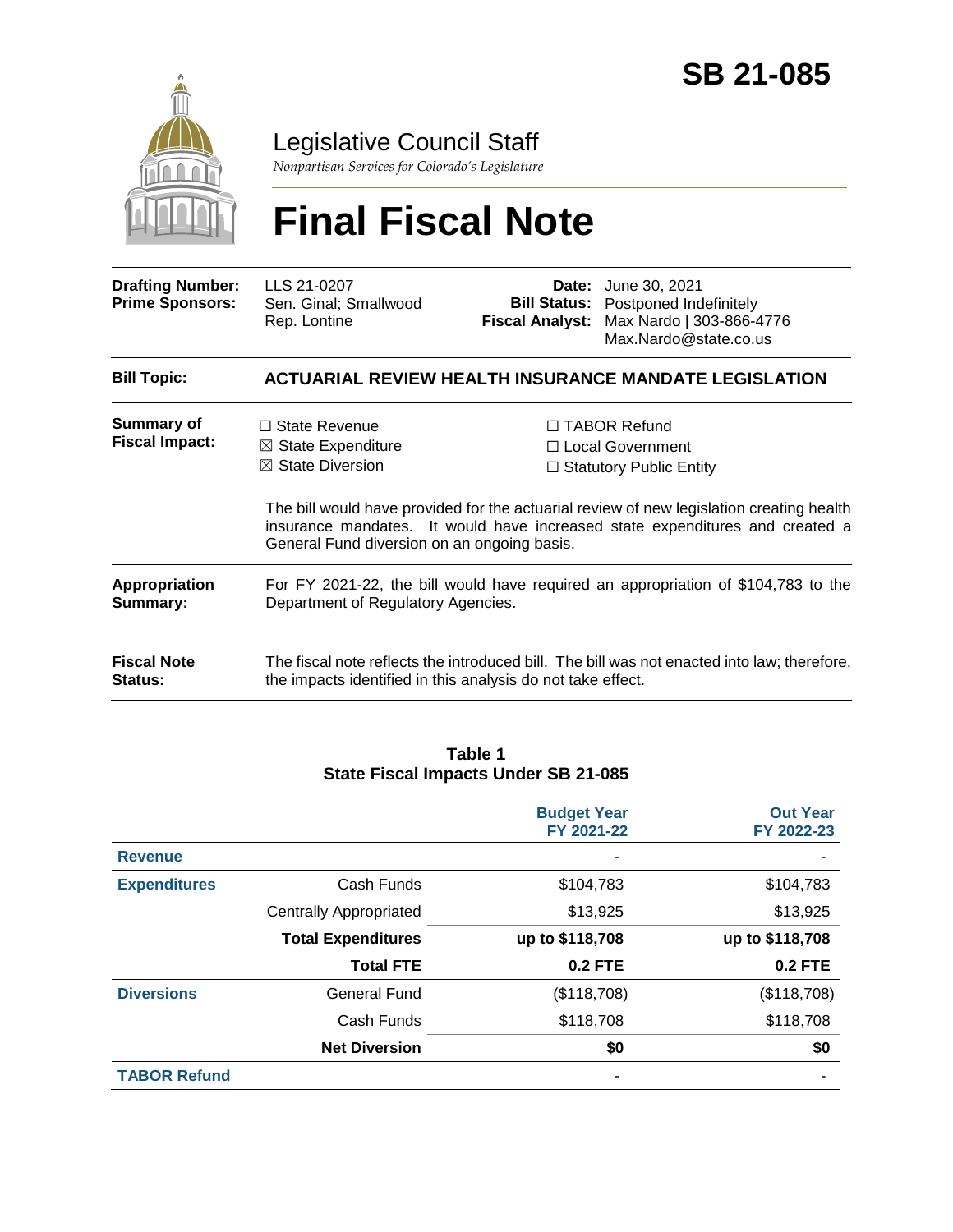#### **Summary of Legislation**

The bill creates a process for actuarial review of proposed legislation that may create a new health benefit mandate on health insurance plans. The Division of Insurance in the Department of Regulatory Agencies (DORA) must hire a contractor to conduct the reviews for up to five such bills each legislative session at the request of a member of the General Assembly. If more than five requests are made, the chairs of the House Health and Insurance and Senate Health and Human Services committees will select which bills will receive a review.

Each actuarial review must contain specified components of analysis related to cost, utilization, health benefits, and impact on premiums. The contractor must use data from the all-payer health claims database (APCD), and health insurance carriers are encouraged to cooperate and provide information. Fiscal notes prepared by Legislative Council Staff must include information produced by the actuarial review if it is available.

In addition, the bill eliminates a requirement that organizations seeking bills mandating health insurance coverage submit a report to the legislative committee of reference addressing social and financial impacts of such coverage.

#### **State Diversions**

The bill diverts an estimated \$118,708 from the General Fund in FY 2021-22 and future years. This revenue diversion occurs because the bill increases costs in the Division of Insurance in DORA, which is funded with premium tax revenue that would otherwise be credited to the General Fund.

#### **State Expenditures**

The bill increases state expenditures in DORA by up to \$118,708 per year beginning FY 2021-22. Costs will be less than this amount if fewer than five analyses are requested, though in recent years the quantity of such bills have generally exceeded this total. Expenditures are from the Division of Insurance Cash Fund. These costs are shown on Table 2 and described below.

| Table 2                             |  |  |  |  |  |
|-------------------------------------|--|--|--|--|--|
| <b>Expenditures Under SB 21-085</b> |  |  |  |  |  |

|                                           |                   | FY 2021-22      | FY 2022-23      |
|-------------------------------------------|-------------------|-----------------|-----------------|
| <b>Department of Regulatory Agencies</b>  |                   |                 |                 |
| <b>Personal Services</b>                  |                   | \$21,783        | \$21,783        |
| <b>Actuarial Contractor</b>               |                   | \$50,000        | \$50,000        |
| All-Payer Claims Database Fees            |                   | \$33,000        | \$33,000        |
| Centrally Appropriated Costs <sup>1</sup> |                   | \$13,925        | \$13,925        |
|                                           | <b>Total Cost</b> | up to \$118,708 | up to \$118,708 |
|                                           | <b>Total FTE</b>  | $0.2$ FTE       | $0.2$ FTE       |

<sup>1</sup> *Centrally appropriated costs are not included in the bill's appropriation.*